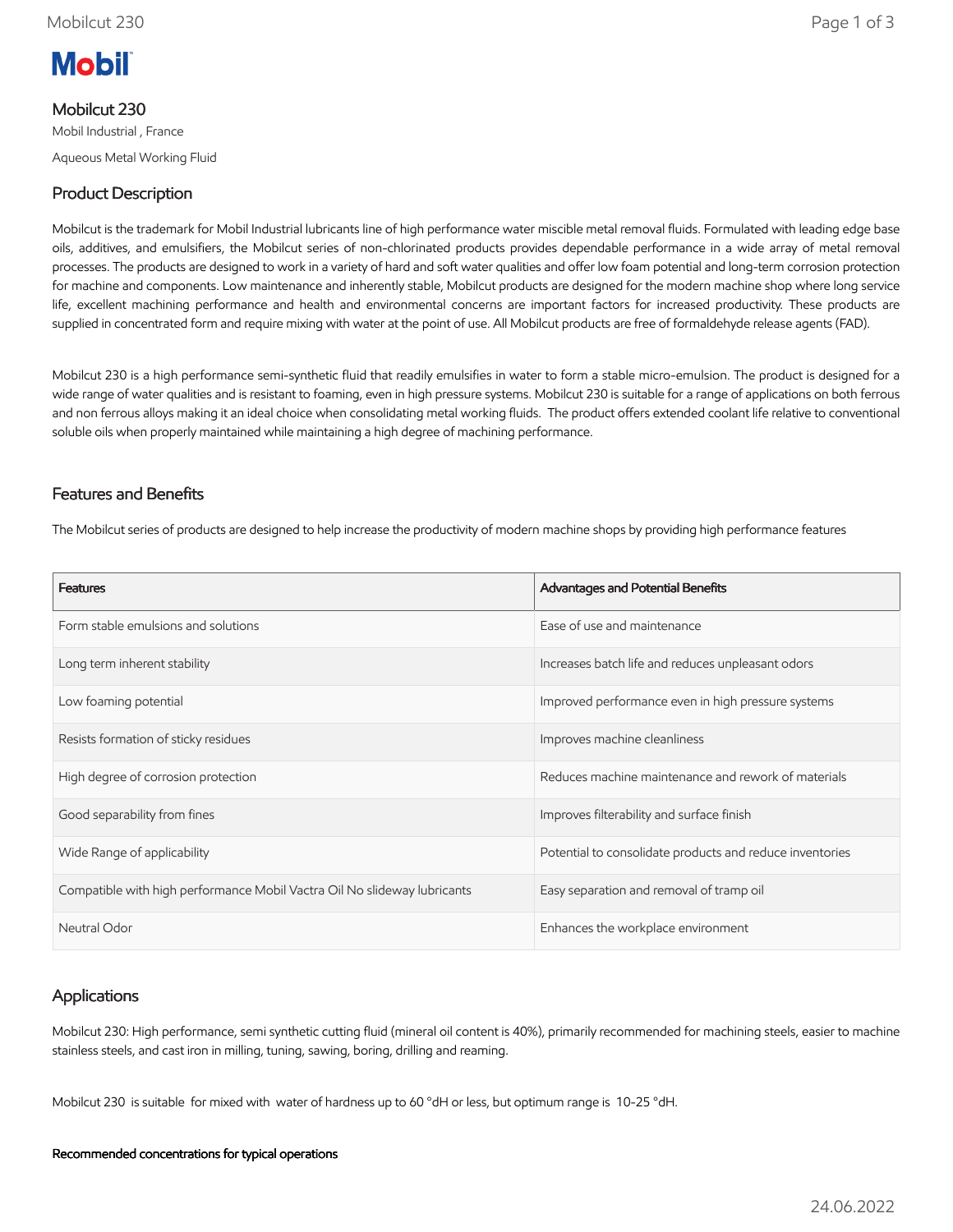### Mobilcut 230 Page 2 of 3

Carbon alloy steels, difficult machining: 5-10%

Aluminum, Aluminium machining: 5-10%

Cylindrical & surface grinding: 5-8%

## Properties and Specifications

| Property                                              |                               |
|-------------------------------------------------------|-------------------------------|
| Kinematic Viscosity 20 C, mm2/s, ISO 3104             | 130                           |
| Density 15 C, kg/m3, EN ISO 12185                     | 987                           |
| pH, 5% in 15 deg dH Water, DIN 51369                  | 9                             |
| Appearance, AA.Lab.101                                | Amber Liquid                  |
| Appearance, 5% in 15 deg dH Water, Visual, AA.Lab.101 | Translucent, No Precipitation |

## Health and safety

Health and Safety recommendations for this product can be found on the Material Safety Data Sheet (MSDS) @ [http://www.msds.exxonmobil.com/psims](http://www.msds.exxonmobil.com/psims/psims.aspx) /psims.aspx

All trademarks used herein are trademarks or registered trademarks of Exxon Mobil Corporation or one of its subsidiaries unless indicated otherwise.

#### 07-2020

### Esso Société Anonyme Française

20 rue Paul Héroult 92000 Nanterre, France

Société Anonyme au capital de 98 337 521,70 euros

### RCS Nanterre 542 010 053

You can always contact our Technical Help Desk engineers on Mobil lubricants and services related questions:<https://www.mobil.fr/fr-fr/contact-us> Tel. +33 (0)1 49 67 90 00

### [http://www.exxonmobil.com](http://www.exxonmobil.com/)

Typical Properties are typical of those obtained with normal production tolerance and do not constitute a specification. Variations that do not affect product performance are to be expected during normal manufacture and at different blending locations. The information contained herein is subject to change without notice. All products may not be available locally. For more information, contact your local ExxonMobil contact or visit [www.exxonmobil.com](http://www.exxonmobil.com/)

ExxonMobil is comprised of numerous affiliates and subsidiaries, many with names that include Esso, Mobil, or ExxonMobil. Nothing in this document is intended to override or supersede the corporate separateness of local entities. Responsibility for local action and accountability remains with the local ExxonMobil-affiliate entities.

Energy lives here™